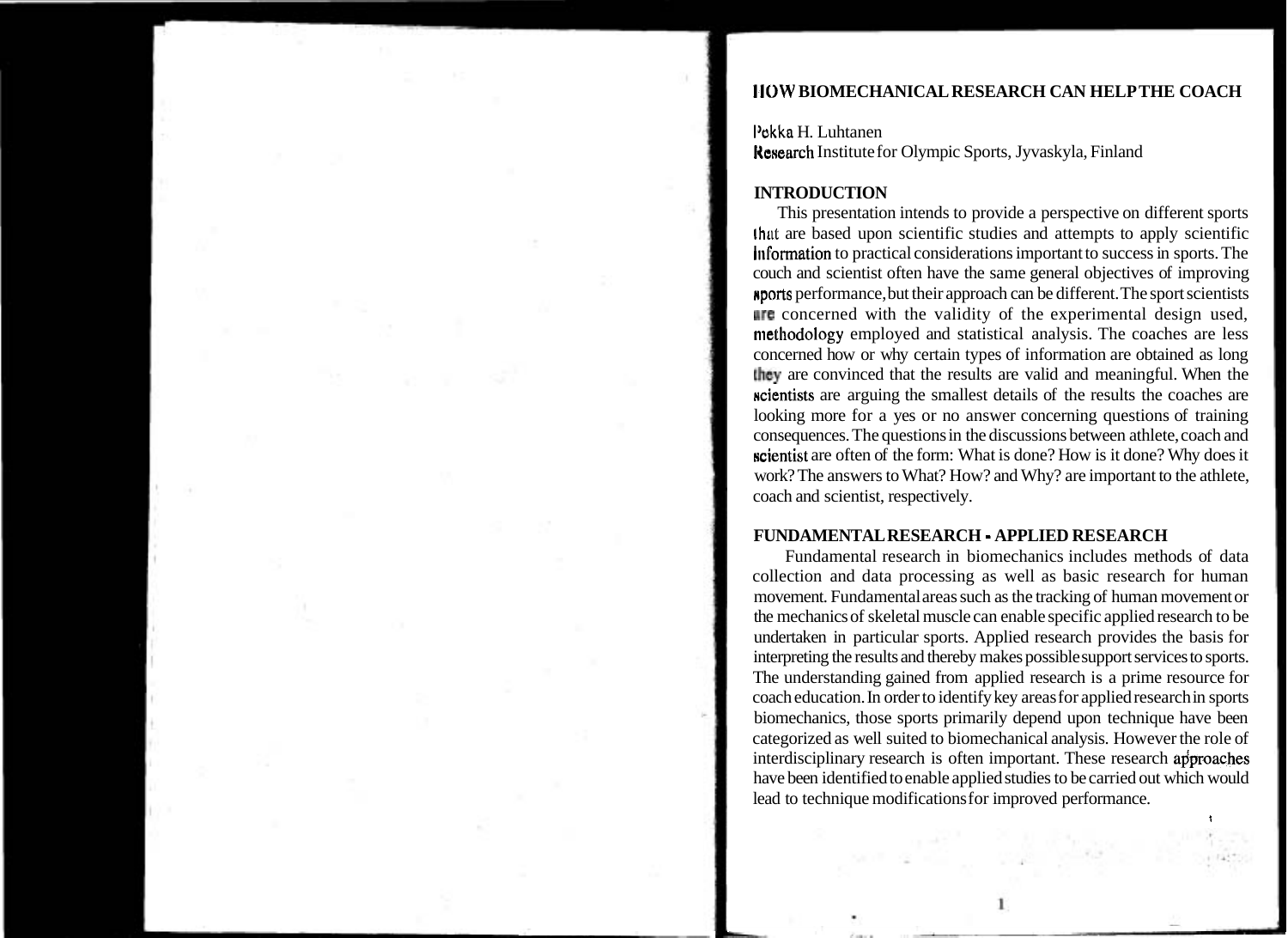## **EXPERIMENTAL** - **THEORETICAL APPROACH**

One method of seeking answers to such questions is to use an experimental approach. Often the experiment is invisible to the athlete. By obtaining movement data on an individual athlete it may be possible to identify those elements of technique which are associated with the better performances. This may indicate how the individual can improve personal performance. By obtaining data on a number of athletes and identifying the characteristics of better athletes, it may be possible to gaininsight into how training should be structured.

Another method of investigation is the theoretical approach. This takes the form of idealization of the activity using a theoretical model. Hypothetical data are generated by using the model in specified situations. A theoretical model may also be able to provide a general description of movement which can lead to a more complete understanding than that provided by a number of particular examples.

# **EXPERIMENTAL** - **THEORETICAL MODELLING**

Although the experimental and theoretical approaches appear to be quite different in nature they are both an integral part of scientific method. Initially a scientific investigation will probably take the form of a descriptive study which merely records what happens. The data may suggest a possible theory. Such a theory may be used to predict the outcome in a given situation. An experiment can then be conducted to determine the actual outcome. A comparison of theoretical with experimental outcomes can establish the accuracy with which the theory models the activity. This will indicate the level of confidence that can be given to theoretical predictions and may suggest how the theory can be modified. Sports biomechanics should be a balanced mix of experimental and theoretical modelling if a realistic understanding has been achieved. Both experiment and theory pose their own problems in sports biomechanics research.

## **PRACTICAL IMPLICATIONS**

Practical, biomechanical and multidisciplinary implications will be presented using the methods and results of various research projects conducted in the Research Institute for Olympic Sports (RIOS) in cooperation with the top level coaches since 1991.

The overall goals of RIOS include interdisciplinary research into top performance in sports and applied services promoting successful performance of top athletes, coaches teams and sport federations. The Interdisciplinary research is aimed at

- **<sup>0</sup>**examining biomechanical, physiological, medical, psychological and sociological aspects of training, competition and coaching in individual and team sports,
- development of testing and coaching methods, educational material, training aids and equipment.

The applied services to offer are

- consulting and practical assistance to sport organizations, educational and training centres in charge of coaching education, as well as to the sporting goods industry
- information search, up-to-date and state-of-the-art reviews of problem areas
- special courses and intensive training seminars for coaches, athletes,  $\bullet$ sport scientist and administrators.

Coaching is teamwork where athlete and coach play a major role, The supporting roles from point of view of biomechanics will be played by researchers with their assistants for various phases of research concerning athletes in technical, tactical and mental aspects, environment, sport equipment and clothing. The problems What? How? and Why? have to be solved in a simple way so that the feedback for the coach and athlete is clear and easy to understand. For this purpose modem video and multimedia equipment offer useful procedures.

# **CHANGES IN RULES AND NEW PERFORMANCE TECHNIQUES**

Changes in rules and new performance techniques facilitate cooperation with coaches and researchers and also research in sports biomechanics. Technical skills and biomechanics of a performance are highly combined with each other.

The regulatory skills required in any performance situation can be identified by asking three basic questions:

- What I am looking at?
- What am I thinking?
- What am I feeling?

What an athlete is looking at depends on their attentional focus, a number of different types can be identified (broad vs. narrow, internal vs. external). The demand of the activity will influence the attentional style an athlete should adopt.

What an athlete is thinking relates to the decision-making behavior. To be an effective decision-maker requires a tactical understanding of the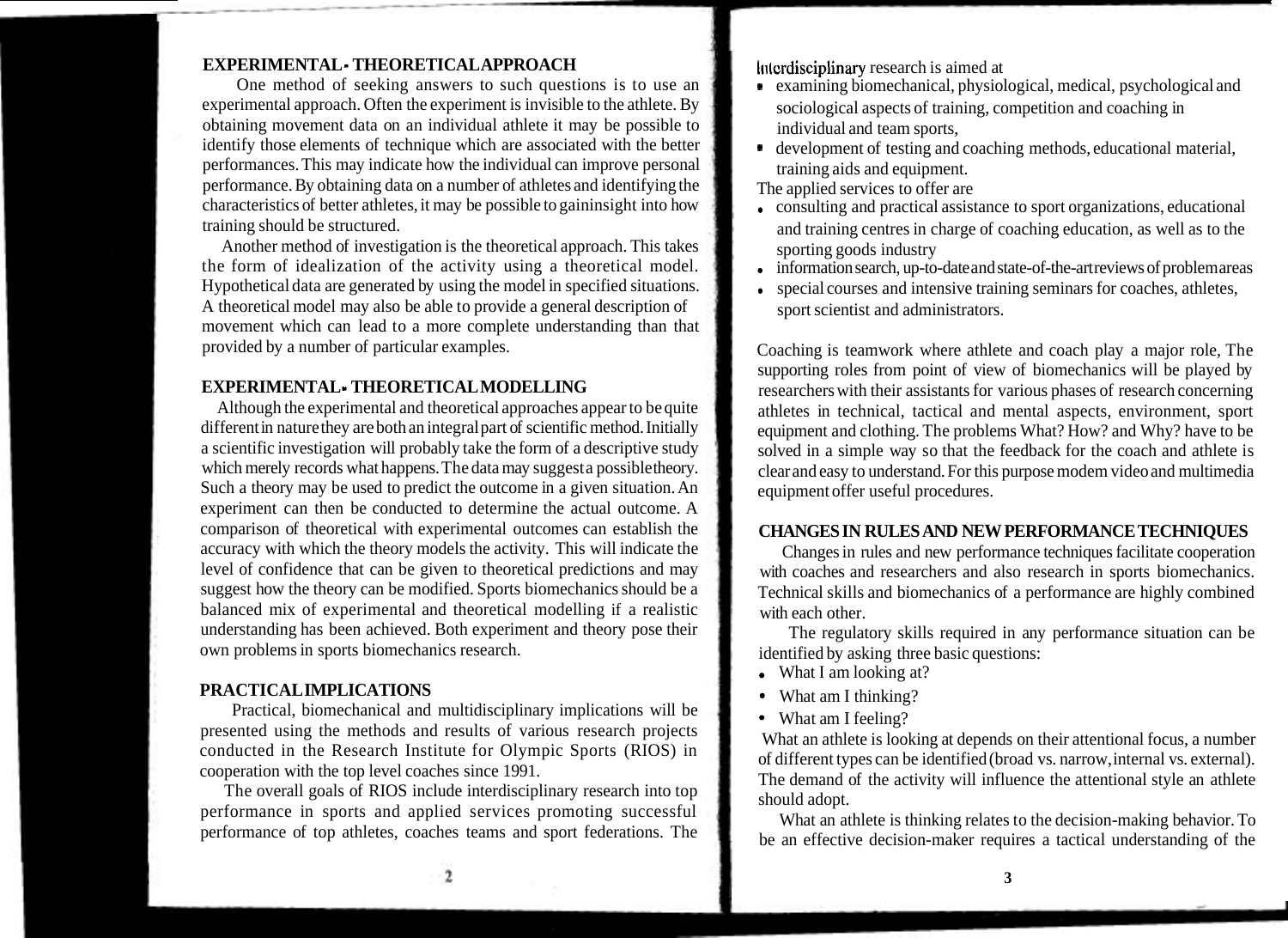options available to achieve the desired outcome.

What an athlete will be feeling is very much down to the individual's psychological character. A performer's emotional state will affect how they perceive a broad range of emotional states such as excitement, anger, anxiety, frustration, confusion, etc. Personalized interventions to help a performer to regulate these feelings will involve developing various mental skills and coping strategies. When athletes learn to listen and facilitate all proprioceptive senses also the use of imagery may help a performer to develop a certain aspect of their technique.

Ski jumping is an extraordinary example of a sport event where dramatic changes have taken place when the V-style after classic flying style was not anymore considered as a technical mistake in the ski jumping rules of FIS. In shot put, there are several athletes who have changed their shot put technique from the classic to the rotational technique.

# **BIOMECHANICAL SKI JUMPING RESEARCH AND COACHING**

The head coach has been brought into the research group throughout the research project. Ski jumping performance can be divided into different phases as follows: gliding, takeoff, transient flight, actual flight, flare-out and landing. The purpose of the first study was to investigate ski jumpers in wind tunnel with simulated actual flight phase (Figure 1) in trying to reach the individual maximal lift to drag ratio and training of the optimal flying position with low pitching moment coefficient for the respective phase according to the feeling from their sensomotor feedback system.



Figure 1. Side and front view of the jumper

The most practical biomechanical implication for coaching in this wind tunnel study was that the regulation of the bindings had to allow the necessary range of movement for the desired V-style position according to

llio individual feeling.

A simulation program was created to calculate the length of jumps in tlll'l'erent external conditions. The influence of the low jumper-equipment muss was found to play a positive role during the takeoff and flight phases hut a negative role for the tangential release velocity. This observation was taken into account in the nutrition habits of thejumpers. For a more detailed llight phase analysis was constructed as a  $2/3$  scale model of a jumper which was attached to a sophisticated platform-balance. Using this model, different suits, bibs, skis and binding locations in the skis it has been possible to test the influence of all equipments for a maximum length of jump and nufety. A human jumper has been used to analyze aerodynamical forces during takeoff phase. The simulation model has been adjusted along the research project. Avideo feedback with multimedia illustrations (lift, drag, **I1** ft-to-drag-ratid and speed) was given both to the coaches and ski jumpers.

# **ROTATIONAL TECHNIQUE IN SHOT PUT**

The maximum range in shot put was approached using modelling and **3-D** performance analysis. The 3-D analysis was concentrated on the ucceleration of selected body segments, delivery phase, movement of the shoulder joint, extension of the upper armduring the last double foot contact phase and moment of the shot release. The most important factor was the shot velocity at the moment of release phase. In this phase the other parameters: release angle, release height and overreaching or incomplete reaching can influence positively or negatively for the range. The aerodynamical parameters were also taken into account. An idea of the motion of two mass points was chosen to apply in the technical training to increase rotational and thus linear velocity of the shot put in the release phase. A video feedback with multimedia illustrations (velocity of the shot as function of time and synchronized with the video frames) was given both to the coaches and athletes.

# **SOFTWARE DEVELOPMENT FOR COACHING PURPOSES**

# **MATCH ANALYSIS IN SOCCER**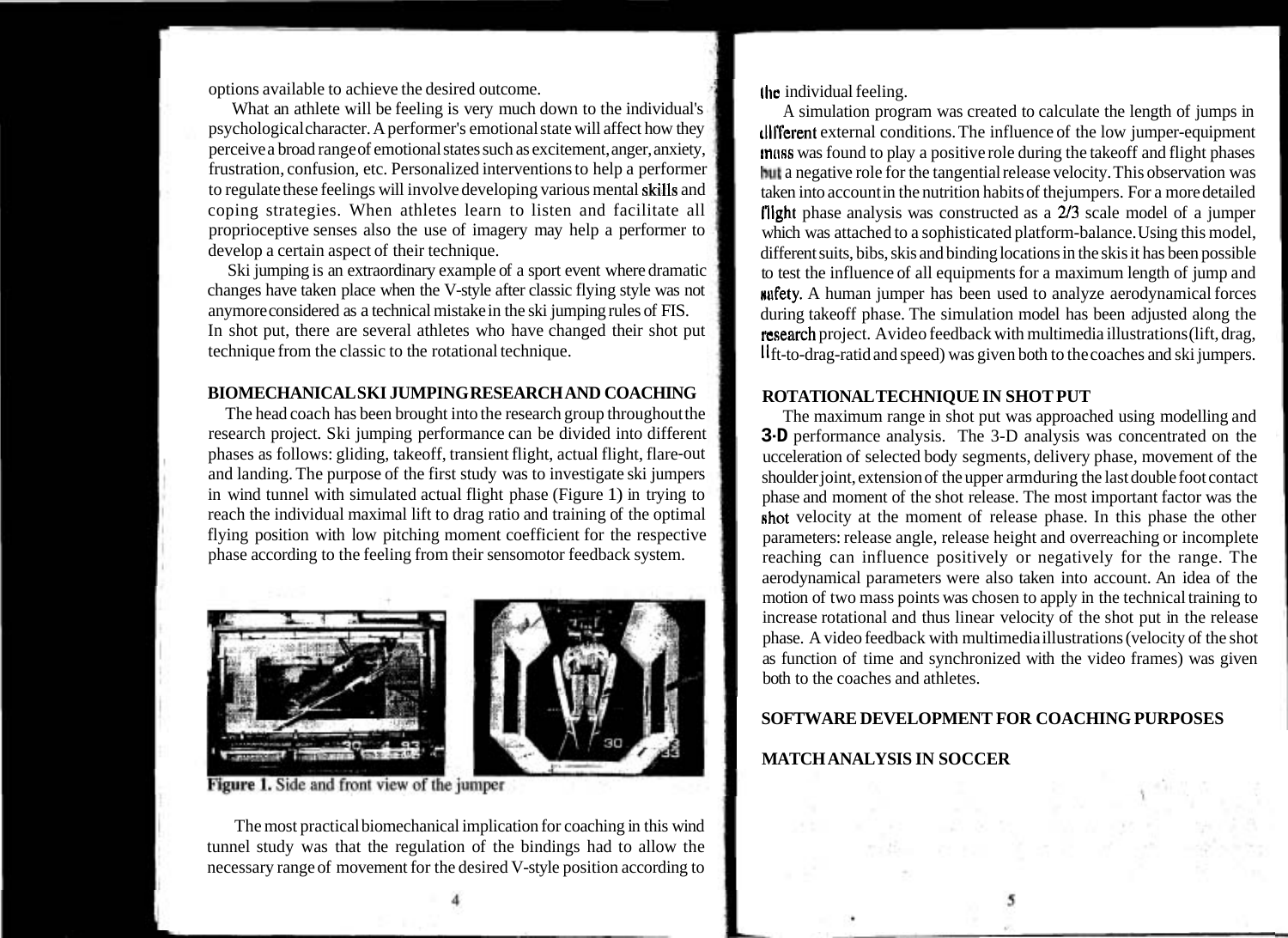Different team game analysis softwares (SAGE Game Manager) have been developed for soccer in order to analyze players and matches qualitatively (number of successful and failed executions) and quantitatively (time and distance characteristics) using video or live. The results have been applied to the Finnish youth and Olympic teams in cooperation with. the head coach. Many coaches record and analyze the performance of their own players or team and their opponents. By analyzing matches, the coaches try and find ways of increasing their effectiveness and detect weaknesses and the ways of merchang their encent energy and detect weaknesses<br>
that can be exploited and strengths that require special attention. Analysis<br>
can be very valuable in team preparation. The Olympic team analysis was<br>
res produced using the SAGE Game Manager which is a software package and useful tool for all aspects of game analysis using video recording.

For the analysis the coach must decide specifically what he wis<del>hes to, **the analysis**</del> in badminton. Example tool for all aspects of game analysis using video recording.<br>
For the analysis the coach must decide **specifically what he wishes to,**<br>
analyze and why he is doing the analysis. Is it of an individual, a group, or<br> analyze and why he is doing the analysis. Is it of an individual, a group, or the entire team in a match, tournament or during the whole season of his own team and/or opponents? The coach must be very clear at the outset about what he wishes to analyze and what benefits will accrue to the player(s) matches or any kind of practical training with the ball in soccer. This kind or team from the analysis.<br>The analysis has been necessary for coaches in order to evaluate and define

The software package offers with numerical and graphical analysis on the aspects as follows:<br>the aspects as follows:

# $T$ eam characteristics:

- $\bullet$
- 
- 
- $\bullet$
- 
- 
- $\bullet$

- 
- 
- 
- 
- 
- 

When analyzing a game using video, the data entry included team and<br>player identification and incidence identification as follows:<br>tree structures, which were in connection to the anthronometrical

- $\bullet$  Who?
- **<sup>0</sup>**What?
- **<sup>0</sup>**Where? and
- **<sup>0</sup>**When?

All matches covering each player handling the ball has been detected for the analysis. Distance covered by the ball has been presented graphically **i** Where? and<br> **i** When?<br> **iii** Mhen?<br> **all matches covering each player handling the ball has been detected<br>
<b>for** the analysis. Distance covered by the ball has been presented graphically<br> **iii** in meters covered by the

noftware has been developed also for match analysis and player profile analysis in badminton.

# **PIIYSICAL LOADING IN SOCCER**

monitors. the physical loading levels of the real soccer matches, mostly used drills

• **hall in possession in time and distance in the acceleration of the attacking play in the acceleration of the attacking play in** *SEARCHING IN DISTANCE RUNNING* **in** *contrast of the attacking play* **in** *in the arc* Talent searching in long distance running is important both on the club, school, district, association and national team levels. The system will require team profiles to get to the attacking third, vital area and scoring trials<br>goals<br>set play<br>set play set play<br>fouls data on individual athletes in a relatively short time with a moderate high<br>injuries etc.<br>injuries etc.

Player characteristics (successful and failed in number and percentage) Talent searching software based on expert systems have been developed<br>Passes passes<br>
in cooperation with top coaches and researchers for distance running, soccer<br>
and cross country skiing. The nurnose of this chapter is to introduce a controls and cross country skiing. The purpose of this chapter is to introduce a<br>runs with ball prototype of an expert system with a complex knowledge base to product runs with ball prototype of an expert system with a complex knowledge base to predict<br>shots talent for long-distance running in male athletes at age of 16 - 20 years.<br>The prototype was developed with Xi Plus (Expertech Ltd • interceptions The prototype was developed with Xi Plus (Expertech Ltd.) rule based due to the due of  $\sim$  duels etc. expert system shell and can be used in compatible PC - microcomputers.

> tree structures, which were in connection to the anthropometrical, physiological (maximal aerobic capacity, submaximal endurance, anaerobic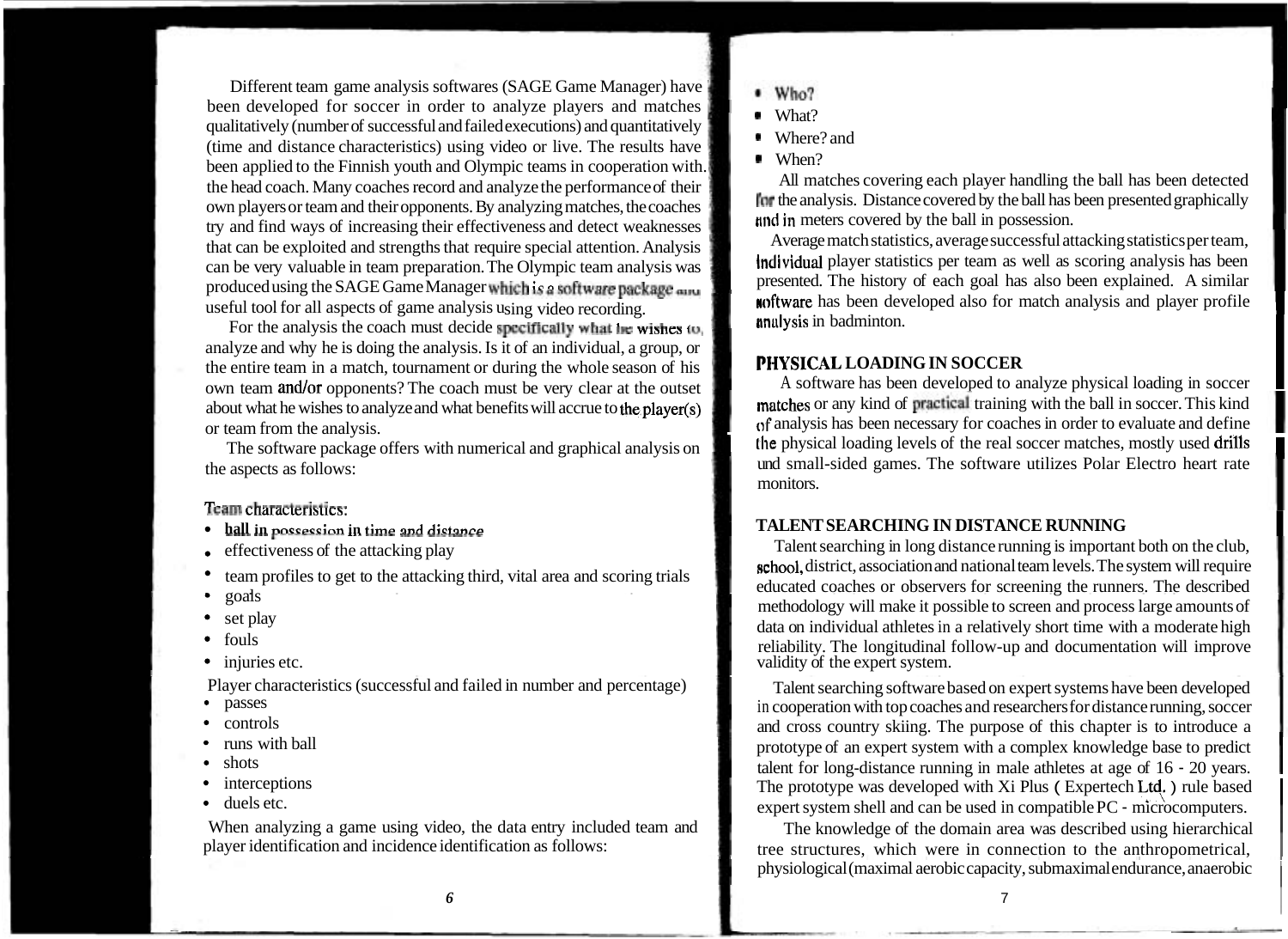power), biomechanical (economy and efficiency in running) a psychotogical (mental aspects) research results in long-distance runnil In this prototype the main level in the hierarchical structure was named **<sup>t</sup>** talent in long-distance running. The first sublevel included total results running, training and environmental factors. The second sublevel includc

1. Results: competitions, physical testing and psychological evaluatior

2. Training: quantity, quality and intensity and

3. Environmental factors: health, economical situation, family life etc. All variables in all levels were evaluated on the average verbally numerically in five categories. The probability of the talent was evaluai and utilized in recruiting young talented distance runners.

## **TALENT SEARCHING IN SOCCER**

The purpose of this chapter was to introduce a prototype version of a microcomputer based expert system to predict talent for success in junior soccer players at age 14 - 15 years. The tree structure of talent was planned by four experienced national youth team coaches and a soccer researcher. The expert coaches also evaluated the relative weight coefficients of different branches in the tree structure, rules and rule combinations for conclusions of the talent prognosis. The Finnish junior national team candidates served as subjects when evaluating the prognosis of talent of the goalkeepers, defenders, mid-field players and attackers for a junior national team. The content of talent was structured for each player position and was divided into sublevels which included the soccer performance as a whole; training and psycho-social factors. The total soccer performance of a player consisted of the individual skills, game understanding in attack and defensive play, and physical and psychological characteristics of the players. The training included volume and quality of training. Living habits, family life and health status were evaluated in six variables for psycho-social factors.

The PC microcomputer based prototype program was developed with Xi Plus 3.5 (Expertech Ltd.) rule based expert system shell. All variables in different levels were evaluated in numbers from 1 to 10. Evaluations were done in ten skill, nineteen game understanding, fourteen physical and thirteen psychological variables. The experienced coaches evaluated each player in each variable. According to the averaged numeric combinations the probability of the talent was evaluated by microcomputer. The described methodology made it possible to process a large amount of data on an individual player and screen a large number of players in a relatively short time.

# **Y'IECI-INOLOGICAL APPLICATIONS**

## **LASER RADAR**

The newly developed laser diode system LAVEG Sport opens up new **propects** of carrying out kinematic analysis of acceleration phases for lrulning purposes in various kind of sports. The distance-time and velocity- $\mathbf{I}$ lme functions of interest as well as individual kinematic parameters of motion are recorded in on-line mode and thus they are immediately available **It the** trainer and athlete as instantaneous information (Viitasalo et al. 1995). Roncarch Institute for Olympic Sports has used the radar system for measurements of instantaneous speed in cross-country skiing, kayaking,, **Javelin** throwing and jumping events.

The measurement principle is based on travel-time measurements of laner pulses transmitted by a semiconductor laser diode. The laser beam is diffusely reflected at the athlete/device without using a reflector and then registered by a laser detecting diode inside the LAVEG-Sport. The kinematic functions are computed by means of a microcontroller on the basis of Individual distance measurements executed with quartz-tabilized counter timing. A sample rate of 50 Hz enables covering movement processes of 30 s duration up to a distance of 200 m in all velocity ranges occurring in sports.

### **THROWING GATE**

Release velocity and angular parameters at release are important variables from the point of view of feedback for coaching throwing events. Truditionally, these have been determined using filming/videoshooting and motion analysis which is a rather slow feedback method for athletes. The **first** version of a throwing gate had been introduced 1987 (Viitasalo and Korjus, 1987). This was developed for indoor training and testing purposes. The new measurement system has a capability to measure all track and field throwing events on-line during competition (Viitasalo et a., 1995). The gate consisted of two infrared walls with the first one 2.0 m and the second 2.5 m high. In this version the photocells work with fan shape at a frequency of 50 kHz in the detection mode so that the resolution is 2-3 mm in the vertical direction. When the gate notices a triggering object (e.g. javelin tip) at the first infrared wall, the electronics turn to the location phase, in which the photocells work parallel at the a frequency of 1 kHz having vertical resolution of 15 mm. Thus both of the infrared walls are able to sample a 2.6 m long javelin 86 times while it is flying at 30 ms **-I.** In addition to the release velocity and attitude angle values the equipment

8

Q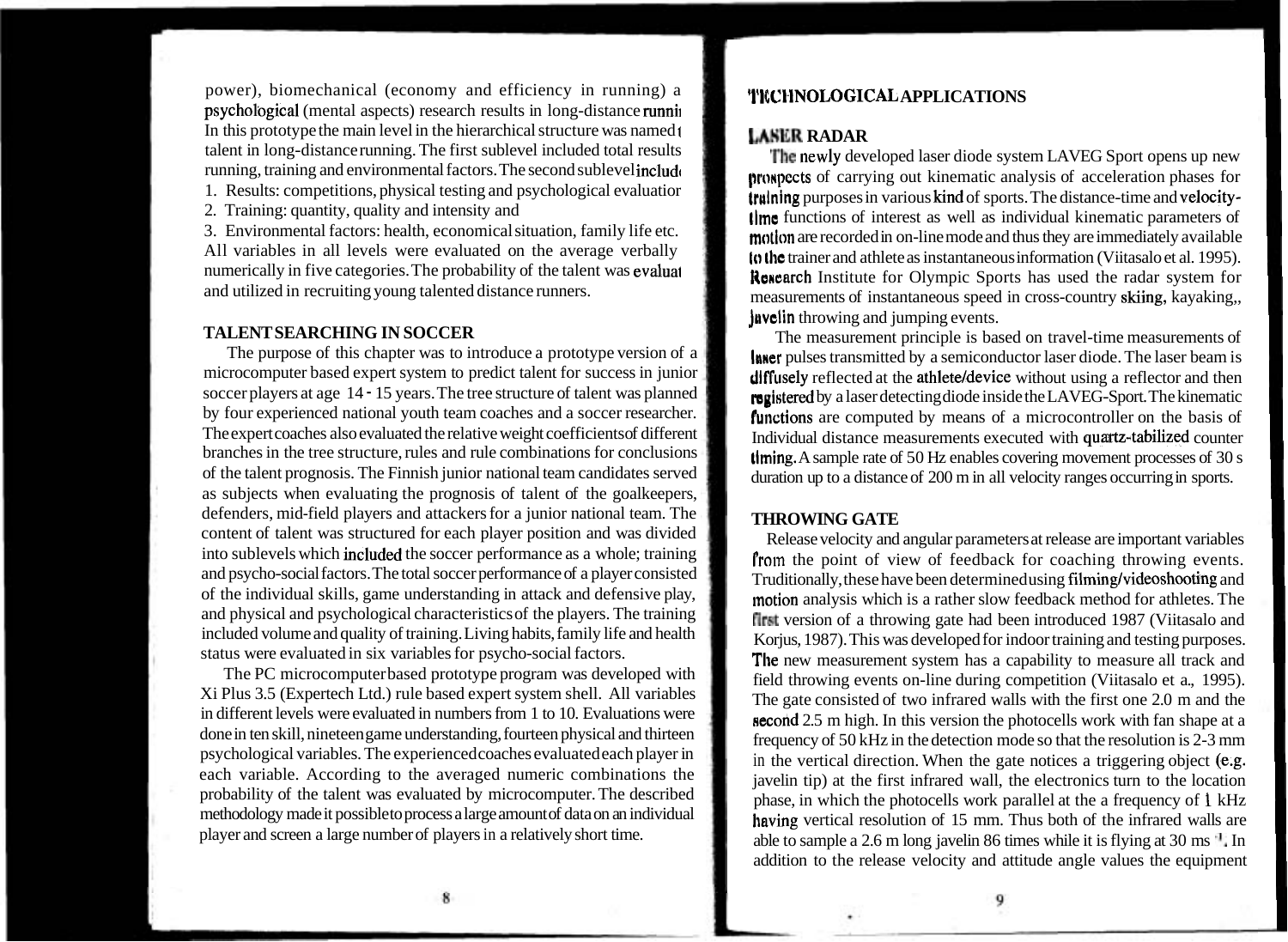with its microcomputer software can calculate the angle of attack at both photocell gates. This throwing gate has been used also in several sports competitions in Finland.

## **PHOTOCELL CONTACT MAT** /

The photocell contact mat, has been developed to measure important parameters for coaching purposes in running and jumping: contact time, flight time, step and stride frequency as a function of running time or runningi distance (Viitasalo et al., 1995). The instrument consisted of two separates photocell bars and a microcomputer. The width of the current version was selected at 1.12 m based on the width of an athletic running lane. Both of the two photocell bars consisted of 19 receiving photocells and two, transmitting units sending fan-shaped infrared light to the receiving photocells. The combined horizontal resolution of the two infrared fans) perpendicular to the running direction was less then  $50 \text{ mm}$ . The distance  $\frac{1}{2}$ that the current version could cover was up to 120 m. The receiving photocell electronics worked at a frequency of 3 kHz. For bipedal running (speed 3.6 - 9.3 m/s) the resolution of the photocell contact mat was less than 1 mm and 0.4 ms. The low coefficient of variation found between the photocell contact mat contact times and force platform contact times suggested that the photocell contact mat is an accurate and fast instrument to measure ground contact times in running and jumping events.

# **SUMMARY**

Throughout this paper it has been a trial to develop by means of biomechanics an approach to analyzing performance, athletes, equipment, external conditions, team and measurement methods in sports in order to help a coach to find individual answers to the questions in the discussions between athlete, coach and scientist. What is done? How is it done? Why does it work? The answers to these questions are important to the athlete, coach and scientist but they are never easy.

However, the major goals of biomechanical applications in training, coaching and single performance are in a longer training process' performance optimization and load optimization. In the major fields of application of sport biomechanics in the area of performance optimization the scientists have to be able to answer the more complex questions: What are the limiting factors of the sport techniques of performance or performer? Which factors are still trainable and how much? What are the individual faults or deficits in a single movement or performance? How training can

**fllpport** a performance while optimizing the identified factors and deficits uhlrrg biomechanical methods? The number of questions and different n~lcnlific levels of approach clearly illustrate that different working planes **In involved.** It has to be differentiated between questions and tasks uoncerning basic research, applied research and scientific services in elite **Aports.** Training is a long-termed and well organized process in elite sports. During the process the athletes not only optimize their physical requirements **hut** also their performance techniques. The role of the applied biomechanist In this process is to analyze the intended changes of different parameters nnd to allow a fast feedback of the amount and direction of possible changes and development.

# **REFERENCES**

Bosco, C. & Luhtanen, P. (1992). Fisiologia e biomeccanica applicata 11 calcio. (Text book, 244 pages), Collana Scienze e Sport 8, Societa Stampa Sportiva, Rome, Italy.

Luhtanen, P. (1988). Reliability of video observation of individual lechniques used in soccer match. In T. Reilly, A. Lees, K. Davids,  $\&$  W. J. Murphy, (Eds.). Science and football (pp. 356-360). London: E. & F.N. Spon.

Luhtanen, P. (1988). Relationships of individual skills, tactical understanding and team skills in Finnish junior soccer players. In New Horizons of Human Movements, Proceedings of the 1988 Seoul Olympic Scientific Congress, Volume II, Seoul, pp. 1217-1221.

Luhtanen, P., Video analysis of technique and tactics (1990). In G. Santilli, (Ed.), Congress proceedings of the International Conference Sports Medicine Applied to Football (pp. 77-84). Rome, Italy: CONI.

Luhtanen, P. (1993). A statistical evaluation of offensive actions in soccer at World Cup level in Italy 1990 . In T. Reilly, J. Clarys, &A. Stibbe (Eds.), Science and Football (pp. 215-220). London: E. & F. N. Spon.

Luhtanen, P. (1992). Statistical assessment of EURO 92 in Sweden. Bulletin Officiel de L'UEFA 141, 18-21.

Luhtanen, P. (1994). Biomechanical aspects of soccer. In B. Ekblom (Ed.), Handbook of Sports Medicine and Science. Football (Soccer) (pp. 59-77). London, England: An International Olympic Committee, Medical Commission Publication, Blackwell Scientific Publications.

Luhtanen, P. (1994). Evaluation of heart rate in soccer with special reference to playing and training. In W. E. Garrett, & S. R. Contiguglia (Eds.), Abstracts of the U.S. Soccer Svmposium on the Sports Medicine of Soccer, (p.41). The Duke University School of Medicine.